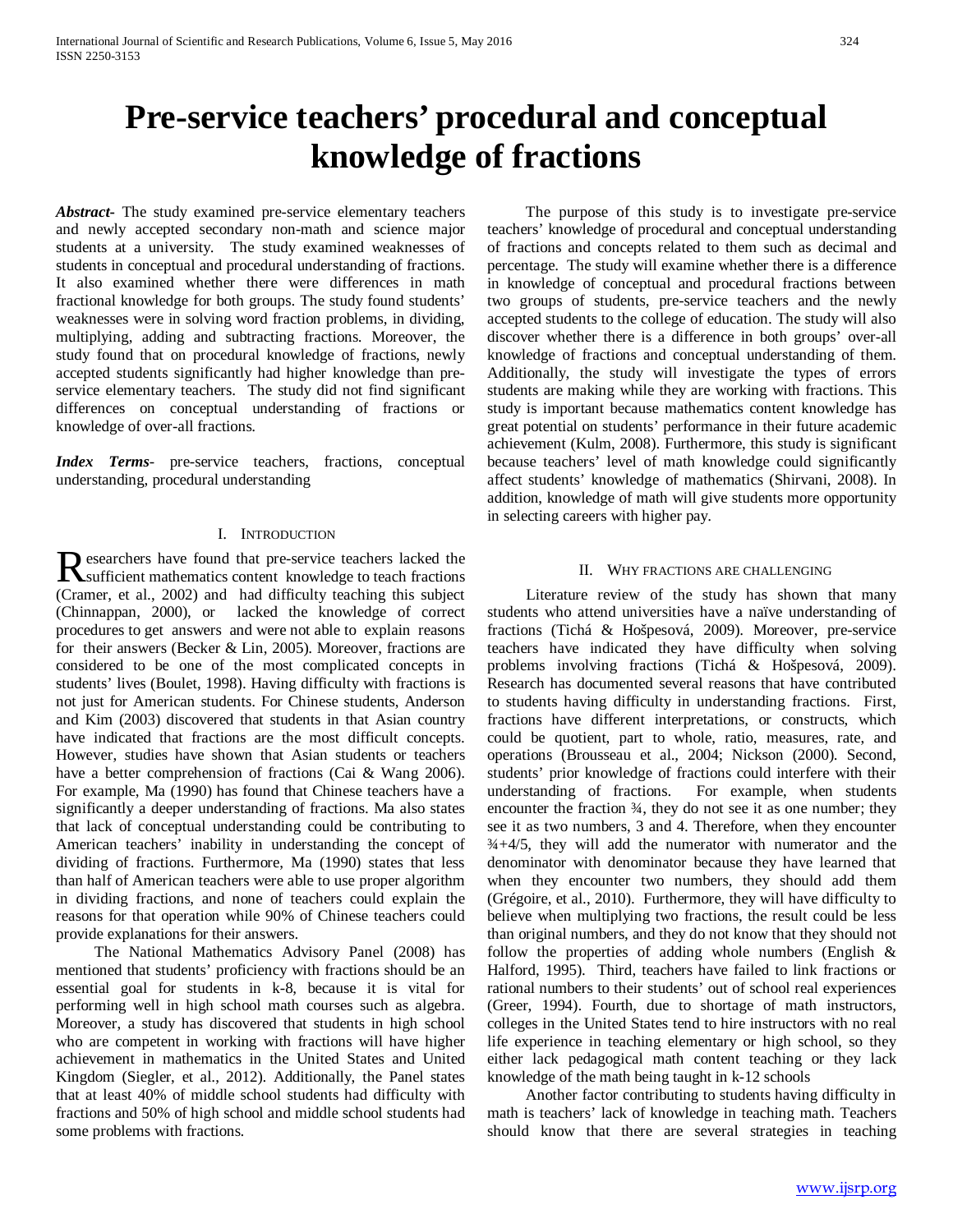fractions. However, most teachers tend to use only part-whole interpretation of fractions. While it is good approach at the beginning of teaching fractions, it may have undesirable consequences when students promote to upper-level math courses. Therefore, this could result in misunderstanding of fractions because students have not deeply understood applications of fractions in different situations (Lamon, 2005). Furthermore, many teachers lack the basic knowledge of fractions; for example, research has shown that teachers have difficulty writing fractions in descending or ascending orders. Additionally, Shirvani (2008) administered a  $6<sup>th</sup>$  grade test to preservice teachers enrolled in math and science methodology class and examined math concepts where t they had the lowest scores. The investigator then examined  $6<sup>th</sup>$  grade students' performance on the same test and found both teachers and students showed with similar weaknesses in mathematical concepts.

### III. COMMON ERROR WITH FRACTIONS

 One common mistake children make in addition and subtraction of fractions is disregarding the differences in values of the denominators. Therefore, they will add or subtract fractions without finding a common denominator (Brown & Quinn 2006). In division and multiplication, the common mistake was that learners found common denominators before multiplying and dividing. Moreover, research has shown when dividing fractions, students tried to inverse the dividend rather than the divisor (Newton, 2008). These errors in multiplication and division have been verified by other studies (Ashlock, 1998).

 Research has shown when learners are given two fraction numbers and asked to write a word problem that requires dividing these numbers, almost 90% had difficulty responding with correct answers (Ball, 1990). An example of this type of problem is giving fractions 3 1/3 and 1/6, and writing a word problem that requires dividing these fractions in order to get answers. Moreover, DeWolf and Vosniadou (2011) found students have difficulty when ordering a pair of fractions. Their study discovered when two fractions are given in a situation where the numerator and denominator of the first fraction are larger than the second fraction, students had little difficulty finding correct answers. For example, they had little problem finding which one is larger for fractions 4/6 and 3/5. They chose 4/6 because 4 is larger than 3 and 6 is bigger than 5. However students had difficulty when such patterns did not exist; for example, in fractions, 5/7 and 6/5, most students had difficulty finding correct responses. Additionally, Gallistel and Gelman (1992) have stated that children' prior knowledge of whole numbers could hamper student learning of fractions and negatively impact their understanding of how fractions could be shown on a number line, because they see a fraction as two whole numbers.

### **Conceptual understanding vs. procedural understanding**

 There are two types of understandings in learning fractions: procedural understanding and conceptual understanding. Conceptual understanding is defined as employing a strategy that link different related concepts to fractions (Kilpatrick et al., 2001). Conceptual understanding also helps students apply learners' knowledge of fraction in nonroutine situations. This understanding is about explaining meaningful explanations that support their answers (Siegler et al., 2010). Therefore, conceptual understanding is based on deep and meaningful understanding of mathematical concepts. Procedural understanding is about algorithm and steps that students employ to find answers, and some suggest that this strategy encourages learners to memorize mathematics rather than truly understand it (Prediger, 2008). Since procedural understanding of fractions is based on rote memory of algorithm, students may forget steps needed to find answers, so students may have difficulty in finding correct answers. Moreover, students forget rules required in procedural understanding whereas when they understand fractions conceptually, learners rarely will have difficulty finding correct answers. Ball (1990) found perspective teachers who could divide fractions by inverting divisors (procedural understanding) had difficulty using pictorial representations (conceptual understanding) to explain reasons that support their answers. Additionally, some researchers believe procedural understanding could hinder students' comprehension of fraction concepts (Hallett et al., 2010)

## IV. TEACHING STRATEGY

 To teach fractions effectively, teachers need to use concrete and hands-on activities so students can learn them. When teachers use visual representations, students can better understand number sense, decimal, and fractions (Cramer & Henry, 2002). Unfortunately, traditional teaching style focuses on procedural method and uses symbols to represent these numbers; however, this strategy could result in students' misunderstanding of working with fractions and hamper students' developing conceptual understanding that supports procedural strategy of working with fractions (Huinker, 2002). Some studies recommend teachers connect fractions to other mathematical concepts. For example, a study found while decimal numbers are easier for students to learn, teachers should connect this concept to fractions (Heibert & Wearne, 1986). Ashlock (1998) recommends teachers use students' error patterns in math to remediate them.

### V. TEACHERS' KNOWLEDGE OF FRACTIONS

 Research studies have discovered that a high rate of elementary teachers do not have the sufficient knowledge of mathematics teaching in helping students to learn the concept of fractions (Hill, 2010). Teachers should be aware of the seriousness of their problems with the lack of their understanding of fractions. A study from a sample of 1000 American high school teachers found that they rated their mathematics knowledge of fractions as the most challenging concepts among 14 mathematics topics in preparing to teach for their algebra course (Hoffer, Venkataraman, Hedberg, & Shagle, 2007). In addition, a study of pre-service teachers examined pre-service teacher's knowledge of procedural and conceptual understanding of fractions and discovered that there is a lack of understanding of fractions. They also found that there was no significant difference in fraction knowledge between first year pre-service teachers and last year pre-service teachers (Tirosh, 2000).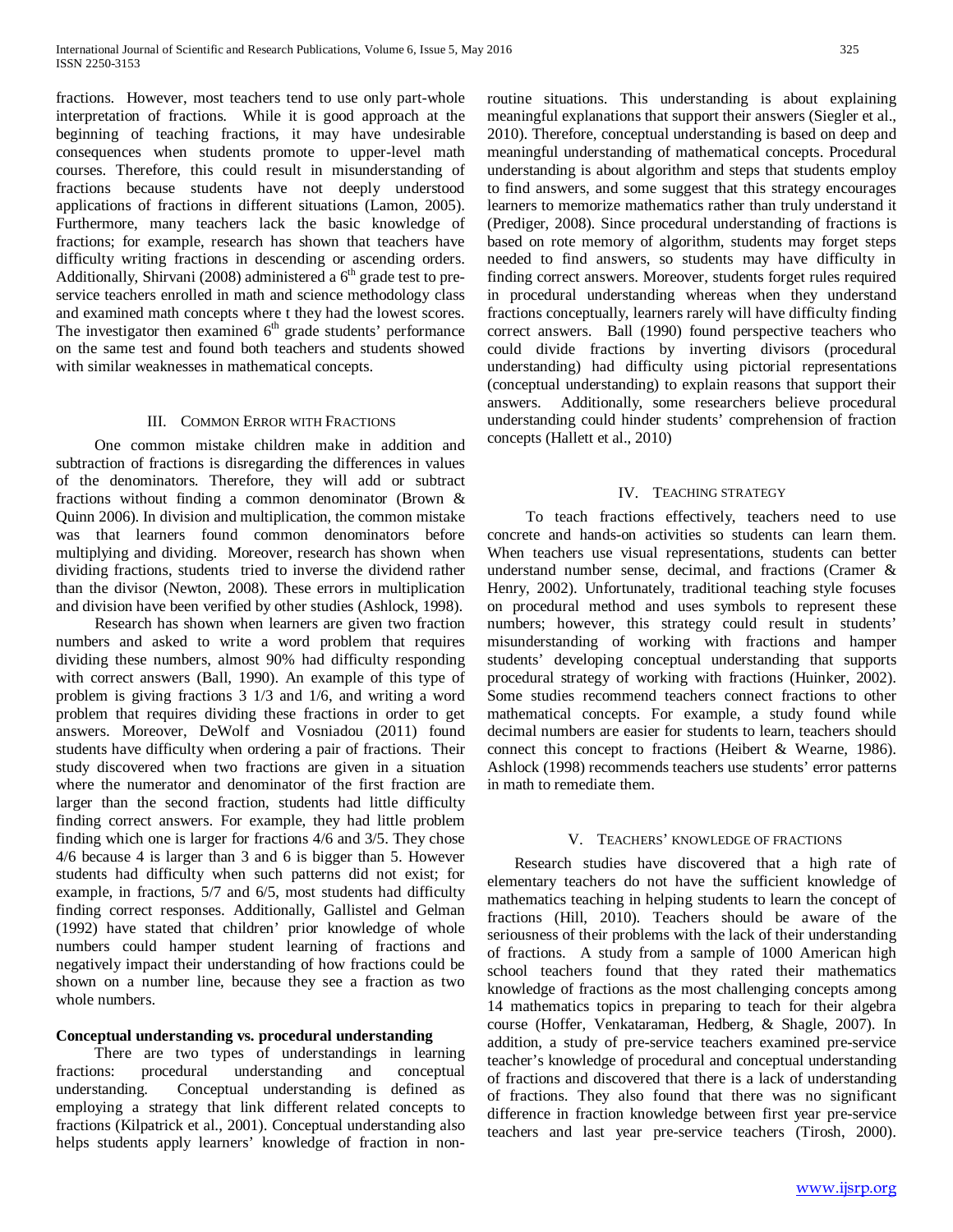Moreover, a study has mentioned that the errors that teachers make in fractions are similar to the students' errors (Newton, 2008). Simon (1993) also found that 70% of the pre-service elementary teachers in the study were not able to create an appropriate word problem.

### VI. METHODS

 The participants in this study included three investigator's classes. In one class, there were 31 students who were in math and science methods for elementary pre-service teachers. The researcher calls them the pre-service group. For these students, almost all of them were females and were in their last semester of their course work. Next semester all of them will be doing their student teaching. The participants for the second group included two classes with about 40% male and 60% female. The second group, which is called new students, included 43 students. It must be noted that students in the new group were preparing to be future secondary school teachers, and their majors were in non-math or sciences. Students in the new group had attended the university for two years, and they are either newly accepted or planned to choose education as their major. A test of math fractions included 15 questions, three of which evaluated students' conceptual knowledge of math fractions. These questions involved word problems; they had to find the type of operation they needed to use to solve them. The remaining 12 questions examined students' procedural math fractions. Procedural questions included questions that did include word problems and students were instructed the type of procedure they have need to use. The assessment of knowledge of fractions included adding, multiplying, dividing, and subtracting. It also included changing fractions to percent, decimal to fractions, fractions to decimal, definition of fractions, and finding a fraction on a number line. Most questions were multiple choice types. Students were given 25 minutes to complete the test and were asked to show their work on a space provided below each question. The researcher scored the test based on correct answers, and no partial credit was given to any question. To grade the test, the researcher found the percentage of students who answered each question correctly. Then, for each student, the investigator found the percentage of correct answers for all questions, the percentages of correct answers on 12 procedural questions, and the percentage of correct answers for all three conceptual questions.

#### VII. RESULTS

## **Table 1 shows the percentage of corrected answers for 11 construct in fractions**

| Math questions |                       | Pre-service<br>teachers | <b>New</b><br>students |
|----------------|-----------------------|-------------------------|------------------------|
|                | Adding or subtracting | 44                      |                        |
|                | fractions             |                         | 32                     |
| 2.             | Multiplying fractions |                         | 32                     |
|                | Dividing fraction     |                         |                        |

| 4.          |                            | 89  | 81             |
|-------------|----------------------------|-----|----------------|
|             | Converting a fraction to a |     |                |
| percent     |                            | 48  | 70             |
| 5.          | What does 3 2/3 mean?      | 41  | 81             |
| б.          | Definition of a fraction   | 56  | 74             |
| 7.          | Converting a fraction to a | 56  | 50             |
| decimal     |                            | 35  | 45             |
| 8.          | Converting decimal to<br>a | 3.7 | $\overline{c}$ |
| fraction    |                            |     |                |
| 9.          | Finding a fraction<br>on a |     |                |
| number line |                            |     |                |
|             | 10. Word problem fractions |     |                |
|             | 11. Writing a word problem |     |                |
|             | when two fractions are     |     |                |
| given       |                            |     |                |
|             |                            |     |                |

#### *For pre-service teachers and new students*

 Table 1 shows that when given two fractions (component #11) and asked to write a word problem that requires dividing these fractions, only 3.7% of pre-service teachers were able to correctly answer them. The Table also shows the component #11 was the weakest for groups, pre-service teachers and new students. The results also show that students' second weakest area for both groups is in multiplying and dividing fractions. Moreover, the results show that only19% of pre-service teachers responded to these questions correctly (20+18)/2. For new students, the study discovered that 32% of them answered these questions correctly. The third weakest area was solving fraction word problems, 32% for the pre-service teachers and 45% for the new students. Furthermore, the study showed that less than half of students were able to answer addition and subtraction fractions correctly. Participants' area of strength in fractions was the component #5, which asks students what 3 2/3 means. Over 80% of students responded that it means 3 plus 2/3. Moreover, at least 70% of students in both groups were able to answer components #4, which was about converting fractions to percentages.

#### **Table 2 shows the mean scores for all questions answered correctly for both groups**

| <b>Students</b> | N  | Mean  | Std deviation |
|-----------------|----|-------|---------------|
| Pre-service     |    | 44.48 | 21.27         |
| New students    | 43 |       | 16.99         |

| Table 3. Independent t-test for significance of performance of |  |
|----------------------------------------------------------------|--|
| students on all questions                                      |  |

|                 | Levene's Test for   t |    |      | df    | Sig |
|-----------------|-----------------------|----|------|-------|-----|
|                 | Equality              | of |      |       |     |
|                 | variances             |    |      |       |     |
|                 |                       | F  |      |       |     |
|                 | Sig.                  |    |      |       |     |
| Equal Variances |                       |    |      | 72    | .12 |
| assumed         | 3.18                  |    | 1.57 | 46.39 | .14 |
| Equal Variances | .079                  |    |      |       |     |
| not assumed     |                       |    | 1.49 |       |     |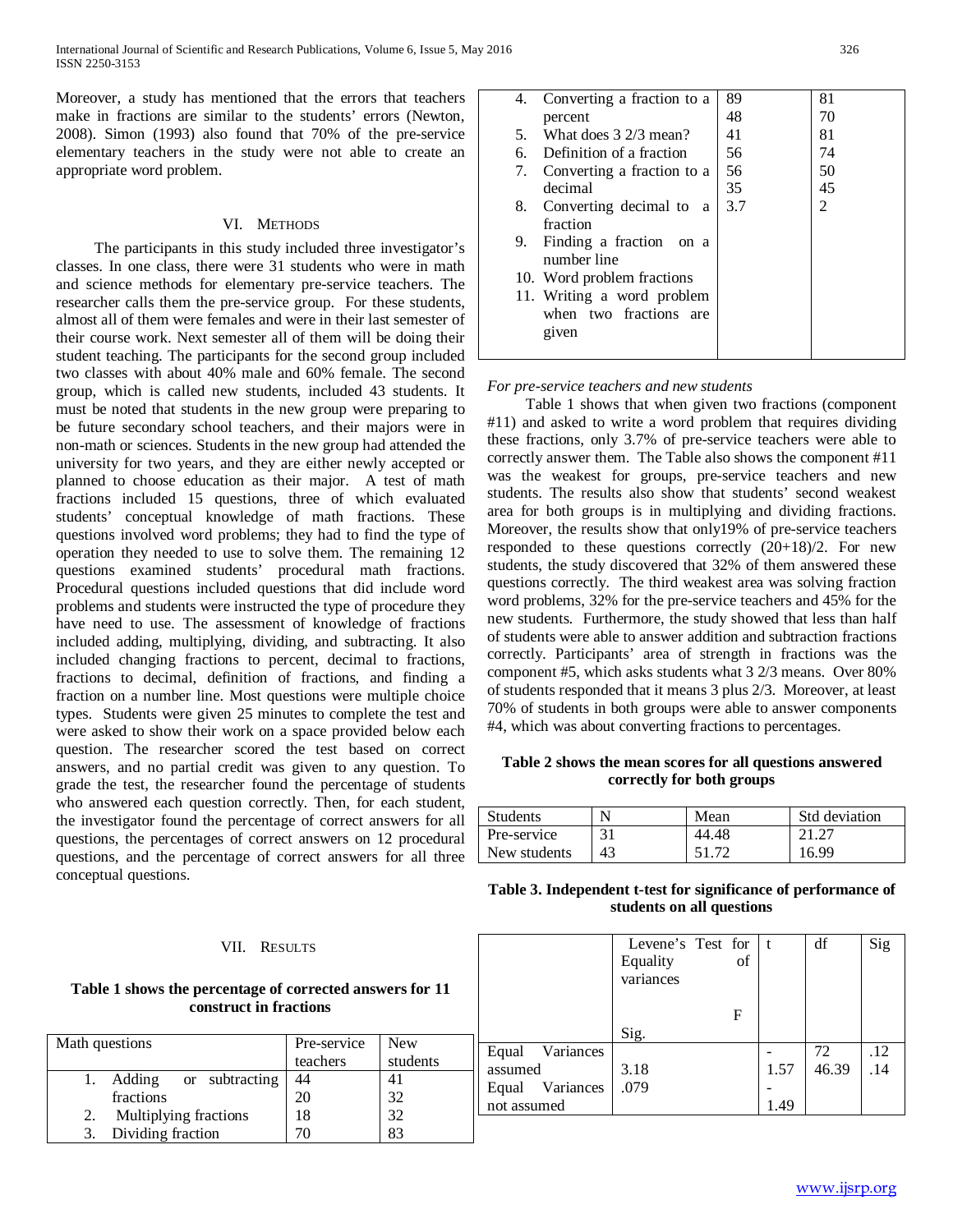The study investigated whether students in both groups performed differently on all fraction questions. Table 3 shows that there were no significant differences between the two groups on knowledge of fractions. The study also examined whether these two groups performed differently on procedural questions. Table 5. Shows the *p* value of .00 means there are significant differences on procedural knowledge of fractions between two groups. Table 4 shows that the mean for the pre-service students is 47.88 while the mean for the new students is 65.09, which is significantly higher than the pre-service's mean.

## **Table 4 shows the mean for both groups on questions related to procedural understanding**

| <b>Students</b> |    | Mean  | Std deviation |
|-----------------|----|-------|---------------|
| Pre-service     | 31 | 47.88 | 21.19         |
| New students    | 43 | 65.09 | 20.01         |

## **Table 5 Shows the Independent t-test for significance of the mean of procedural understanding**

|                 | Levene's Test for<br>Equality<br>variances | of | l t  | df    | Sig |
|-----------------|--------------------------------------------|----|------|-------|-----|
|                 | Sig.                                       | F  |      |       |     |
| Equal Variances |                                            |    |      | 72    | .00 |
| assumed         | 5.91                                       |    | 3.44 | 46.39 | .00 |
| Equal Variances | .614                                       |    |      |       |     |
| not assumed     |                                            |    | 3.39 |       |     |

 This research also investigated whether the two groups performed differently on conceptual questions of fractions and found there were no significant differences between the two groups because the *p* value in table 7 is .767. Table 6 also indicates that the mean for both groups are 18.44 and 20.02, which are close to each other.

## **Table 6 shows the mean for both groups on questions related to conceptual understanding**

| <b>Students</b> |    | Mean  | <b>Std deviation</b> |
|-----------------|----|-------|----------------------|
| Pre-service     |    | 18.44 |                      |
| New students    | 43 | 20.02 | 20.01                |

## **Table 7 shows the Independent t-test for significance of the mean of conceptual understanding**

|                    | Levene's Test for $ t $ |    |      | df    | Sig  |
|--------------------|-------------------------|----|------|-------|------|
|                    | Equality                | of |      |       |      |
|                    | variances               |    |      |       |      |
|                    |                         |    |      |       |      |
|                    |                         | F  |      |       |      |
|                    | Sig.                    |    |      |       |      |
| Equal Variances    |                         |    |      | 72    | .767 |
| assumed            | .675                    |    | .296 | 50.34 | .774 |
| Variances<br>Equal | .414                    |    |      |       |      |

## *Other findings*

 The investigator found several errors when evaluating students' work. When dividing fractions, students either inverse the first fraction (divisor) or both fractions (divisor and dividend). Another problem with division of fractions by participants was that they divided the first numerator by the second numerator and divided the first denominator with the second denominator. Also, another error in division was that they cross multiply, multiplying the denominator of the divisor to the numerator of the dividend, which becomes the numerator of the resultant fraction numerator. Then, they multiply denominator of the dividend to numerator of the divisor, which became the denominator of the resultant fraction. In multiplying fractions, they attempted to find common denominators, and many of them simply forgot the operation of multiplication or division, so they left them unanswered. Moreover, in multiplication, students flipped the second fraction and confused this with division.

 In addition and subtractions, they added numerators and denominators, regardless of having different denominators. Some students in addition or subtraction found common denominator; however, when they found two fractions with the same denominators, they added the denominator too.

## VIII. SUMMARY

 The study examined participants' conceptual and procedural knowledge of fractions. This research included two groups of participants: those who were in a math methodology for elementary math students and those who were in a general education course for newly accepted students (new students). The study found over 50% of students having difficulty with adding or subtracting fractions. The study also reported that students had even more difficulty with dividing or multiplying fractions than adding or subtracting fractions. Moreover, the results showed the majority of students lacked the ability to solve fraction word problems. Furthermore, the study found preservice elementary teachers had significantly lower procedural knowledge of fractions than newly accepted students who will become secondary school teachers, excluding math and science majors. Additionally, this research found that on conceptual knowledge, there were no significant differences between preservice teachers and new students. Furthermore, the results documented several common errors on working with fractions that participants have made.

 The findings from this study suggest most pre-service teachers lack the necessary knowledge of fractions needed for upper-grade elementary students. Additionally, several studies mentioned in this study have found student mathematics achievement could be negatively impacted when teachers' knowledge of fractions is very limited. Therefore, college mathematics departments should work with college teacher training programs in creating a curriculum that guarantees students have sufficient knowledge of basic math concepts, such as fractions.